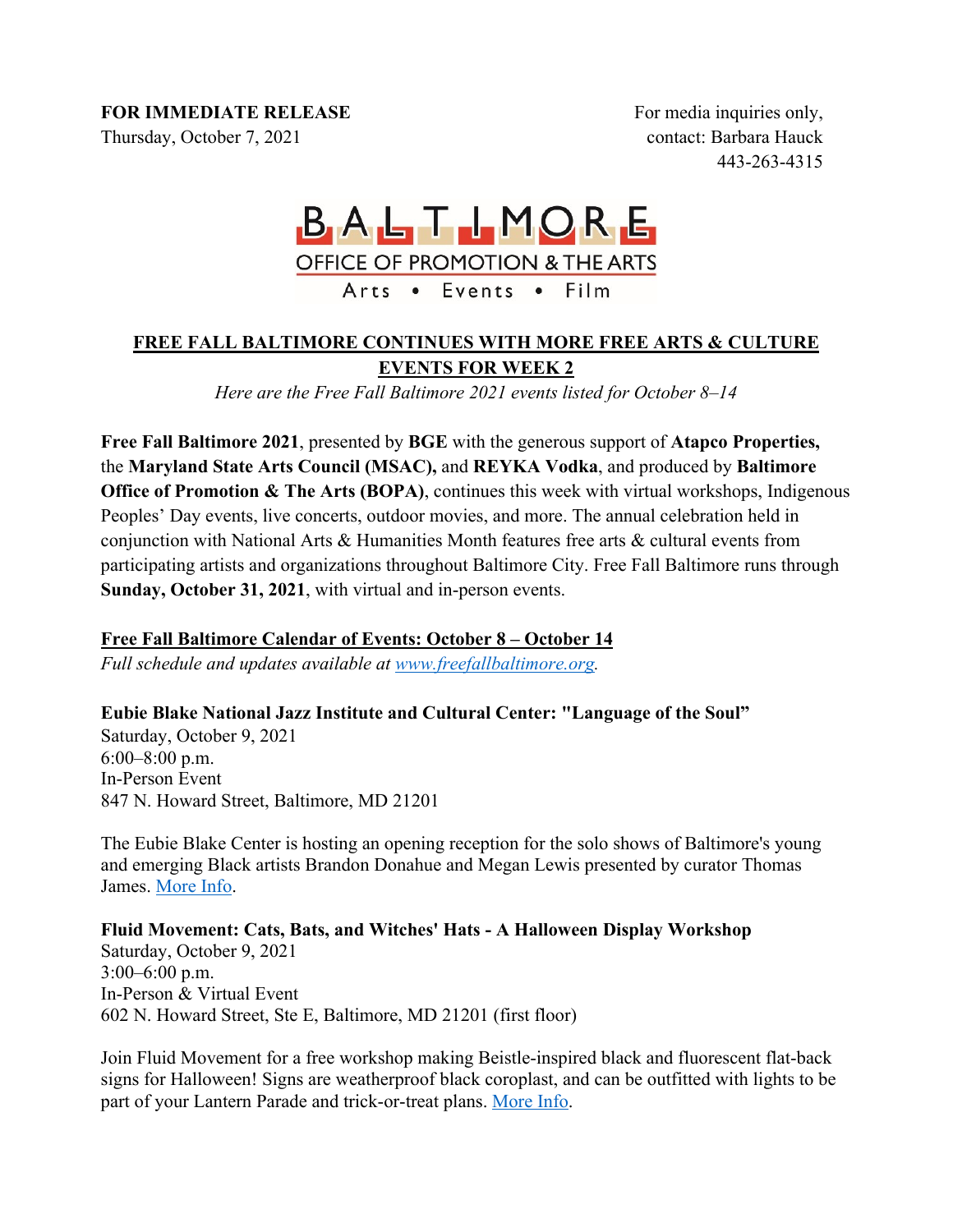#### **Baltimore Office of Promotion & The Arts: Creative Writing Workshop for Creative Teens!**  Sunday, October 10, 2021 3:00 p.m. Virtual Event

This virtual workshop is designed for experienced and curious teen writers ages 13–21. Discuss writing together and share in this fun and collaborative session. Explore new genres and develop your craft! More Info.

#### **Full Circle Dance Company: Dancing Free - Open Air Dances of Courage and Resilience** Sunday, October 10, 2021 3:00 p.m.

In-Person Event Eager Park, 900 Block of N. Wolfe Street, Baltimore, MD 21205

Eager Park is perfect for picnicking while you watch Baltimore's leading professional dance company perform several works about courage and resilience. Featuring special youth guest artists from the Radius performance company of the Morton Street Dance Center. No registration required. More Info.

#### **Music at St. David's: Recital & Evensong to Commemorate Indigenous People's Day** Sunday, October 10, 2021 4:30 p.m. In-Person Event St. David's Episcopal Church, 4700 Roland Ave., Baltimore, MD 21210

The Evensong and Recital for Indigenous Peoples' Day begins with the world premiere of Composer-in-Residence Josh Armenta's "Remember the Things They Told Us," a setting of text by Navajo poet Luci Tapahonso. The service of evensong follows, featuring "Visions of a Child" by Chickasaw composer Jerod Impichchaachaaha' Tate. No registration required. More Info.

#### **Raymond Banks 'A Way With Words' Foundation: Prose in the Park**

Sunday, October 10, 2021 12:30–3:30 p.m. In-Person Event Druid Hill Park, Pavilion Shop Road, Baltimore, MD 21211

During the event, attendees will learn about the benefits of storytelling (prose), engage in fun writing and oratory exercises, and have the opportunity to share their unique stories/poems with others. Food will be provided and school supplies will be given away (e.g., notebooks, writing and drawing utensils). All ages welcome! More Info.

# **Ballet After Dark: Ballet After Dark Holistic Dance Community Classes**

Tuesday, October 12, 2021 6:00–7:00 p.m. In-Person Event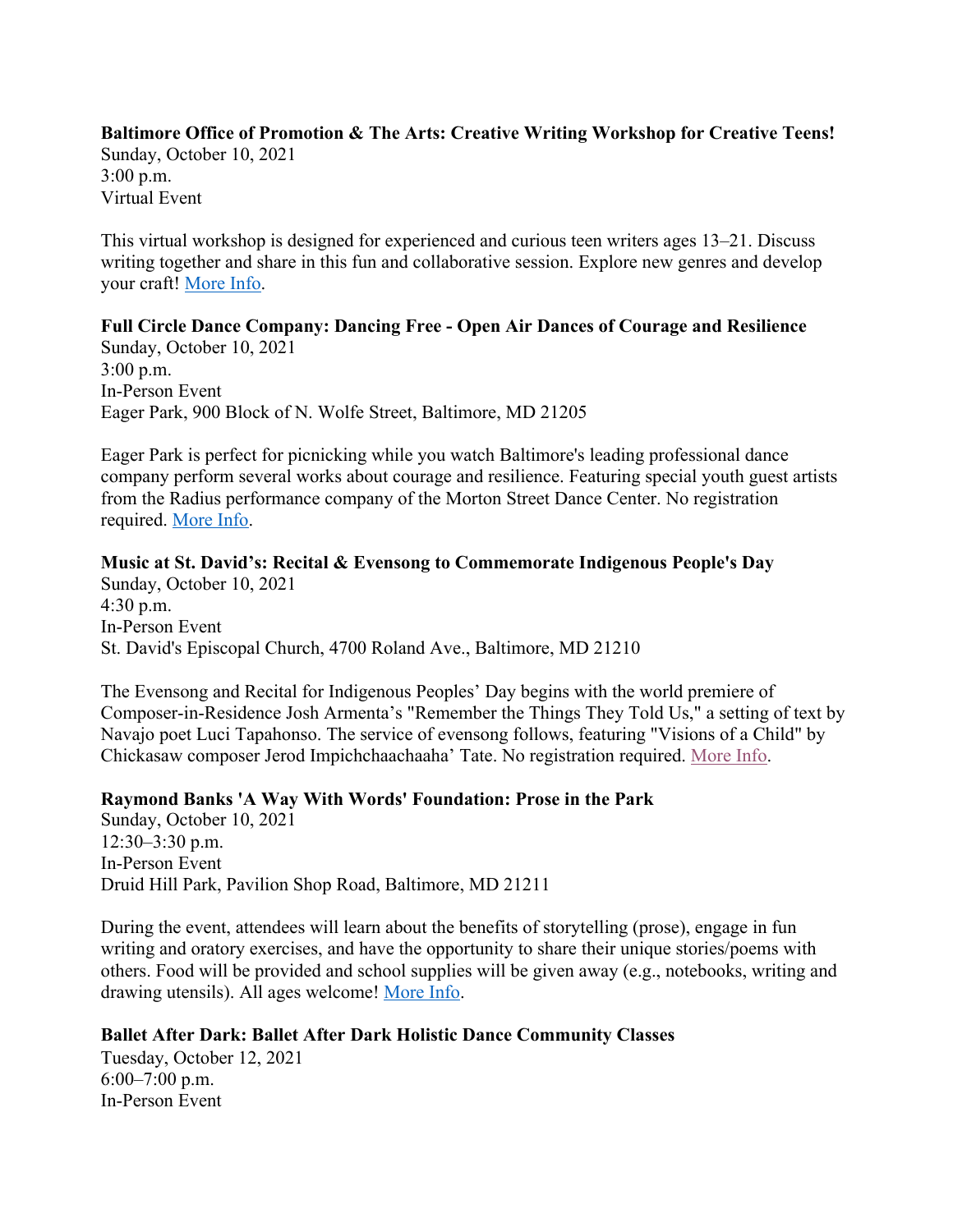208 S. Pulaski Street, Baltimore, MD 21223

Ballet After Dark is offering free trauma-informed holistic dance therapy workshops this week. Tuesday's event is an in-person burlesque workshop. More Info.

#### **Friends of Wyman Park Dell: October Spooky Tuesdays Family Friendly Movies at the Dell**

Tuesday, October 12, 2021 7:00–9:00 p.m. In-Person Event Wyman Park Dell, 2900 N. Charles Street, Baltimore, MD 21218

All are welcome to attend this family friendly outdoor film screening of *The Addams Family* (1991). Bring your own blanket or chair and arrive at 6:00 p.m. to claim your spot on the hill. The movie starts at 7:00 p.m. No registration required. More Info.

# **The Walters Art Museum: Indigenous Peoples' Day - Mayan Community Languages**

Tuesday, October 12, 2021 5:30–6:30 p.m. Virtual Event

Maria Polinsky, Director of University of Maryland (UMD) Guatemala Field Station, and Pedro Mateo Pedro, Executive Director of UMD Guatemala Field Station, discuss their work engaging with Mayan speaking communities and more. This event will be streamed on the museum's Facebook page and YouTube channel. No registration required. More Info.

#### **Ballet After Dark: Ballet After Dark Holistic Dance Community Classes**

Wednesday, October 13, 2021 6:00–7:00 p.m. Virtual Event

Ballet After Dark is offering free trauma-informed holistic dance therapy workshops this week. Wednesday's event is a virtual heels workshop. More Info.

#### **Dance & Bmore: Elder Ensemble Workshops & Performance**

Wednesday, October 13, 2021 1:00–2:15 p.m. In-Person Event Waxter Center, 1000 Cathedral Street, Baltimore, MD 21201

The Dance & Bmore Elder Ensemble is a creative collective of singers, movers, storytellers, and actors who develop original works for live and virtual performances. These works highlight the voices and perspectives of older Baltimore artists. Registration is required. More Info.

#### **Ed Hrybyk: Charm City Porch Concerts/Baltimore Pop Up Jazz Jam**

Wednesday, October 13 6:00–7:00 p.m. In-Person Event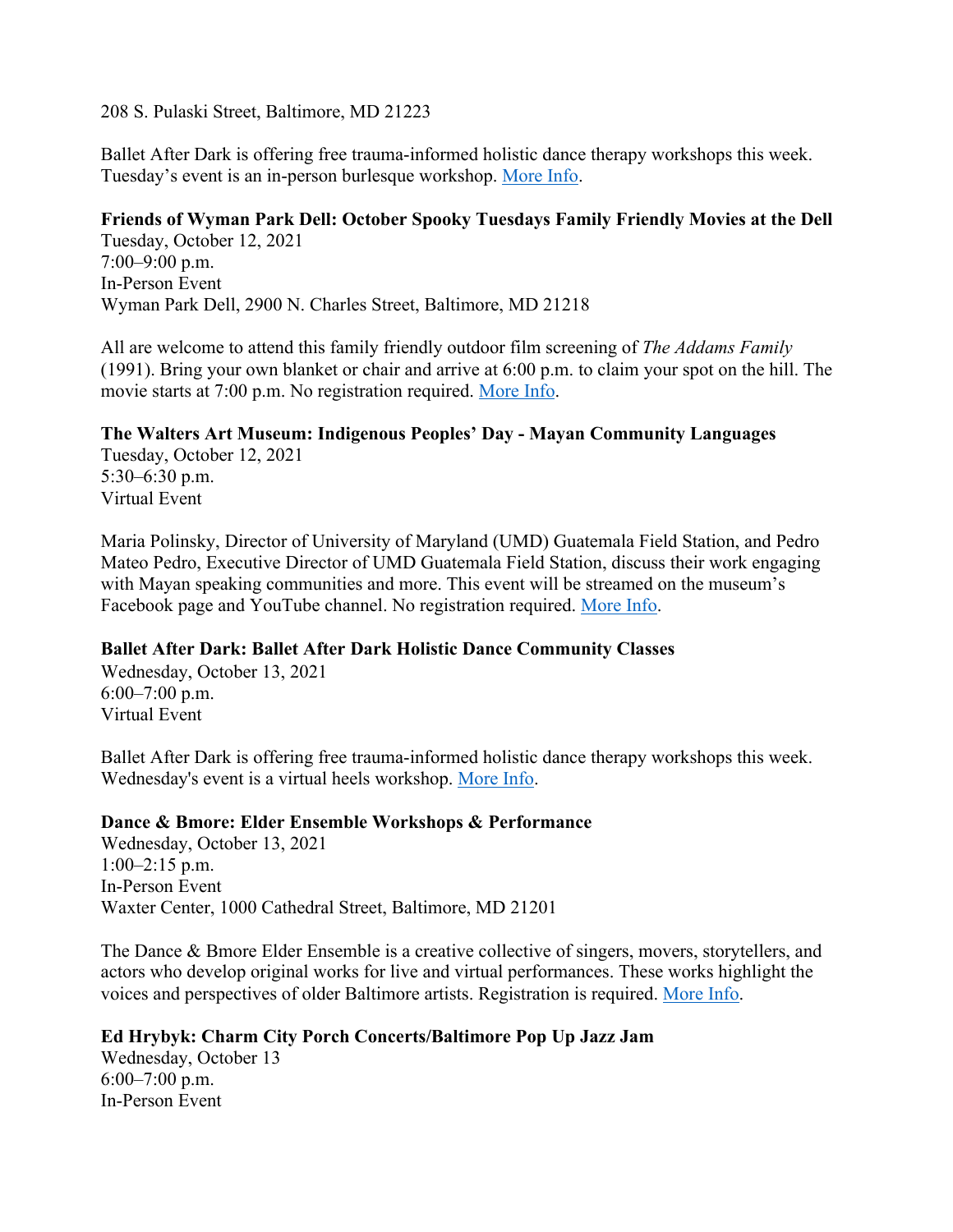5806 Berkeley Ave., Baltimore, MD 21215

A traveling concert series in Baltimore City featuring a different artist every Wednesday on a neighborhood porch. No registration is required. More Info.

# **Ballet After Dark: Ballet After Dark Holistic Dance Community Classes**

Thursday, October 14, 2021 6:00–7:00 p.m. Virtual Event

Ballet After Dark is offering free trauma-informed holistic dance therapy workshops this week. Thursday's event is a virtual ballet workshop. More Info.

Additional Free Fall Baltimore program highlights this week include exhibitions & events from **Make Studio** that continue all month long, and you can still check out three different free exhibits — *Color and Illusion: The Still Lifes of Juan Gris*, *Screen House*, and *Adelyn Breeskin: Curating A Legacy* — at the **Baltimore Museum of Art** Wednesdays through Sundays all month long. Also, the **Baltimore International Black Film Festival** presented by **SOGAA Inc**. continues with virtual & in-person screenings through Monday, October 11, 2021. You can view the full Free Fall schedule anytime — and get more information on each of the Free Fall events — at www.freefallbaltimore.org/events

Free Fall Baltimore's month-long calendar of free events provides the public equitable access to arts  $\&$  cultural programs and institutions across Baltimore. By showcasing both virtual  $\&$  in-person events this year and expanding grant opportunities to include individual artists & arts organizations, we hope to increase participation and introduce new audiences to the incredible creativity of Charm City's artists and arts organizations. As a reminder, here is the list of this year's participants.

# Free Fall Baltimore 2021 Participating Artists & Organizations:

- Alanah Davis
- An die Musik Live!
- Anima Brass
- Bach in Baltimore (d/b/a); Bach Concert Series, Inc.
- Ballet After Dark fiscally sponsored by Bmore Empowered
- Baltimore Children's Choir
- Baltimore Filmmaker's Collective
- Baltimore Jazz Alliance, Inc.
- Baltimore Job Hunters Support Group (BJHSG), a Program of LifeCareerPivoteers Inc
- Baltimore Lieder Weekend
- Baltimore Museum of Art
- Baltimore Office of Promotion & The Arts (BOPA)
- Baltimore Philharmonia Orchestra
- Baltimore Playwrights Festival
- Baltimore Rock Opera Society
- Baltimore Theatre Project, Inc.
- Black Cherry Puppet Theater
- Bryan Robinson/The Black Genius Art Show
- Caprece Ann Jackson-Garrett